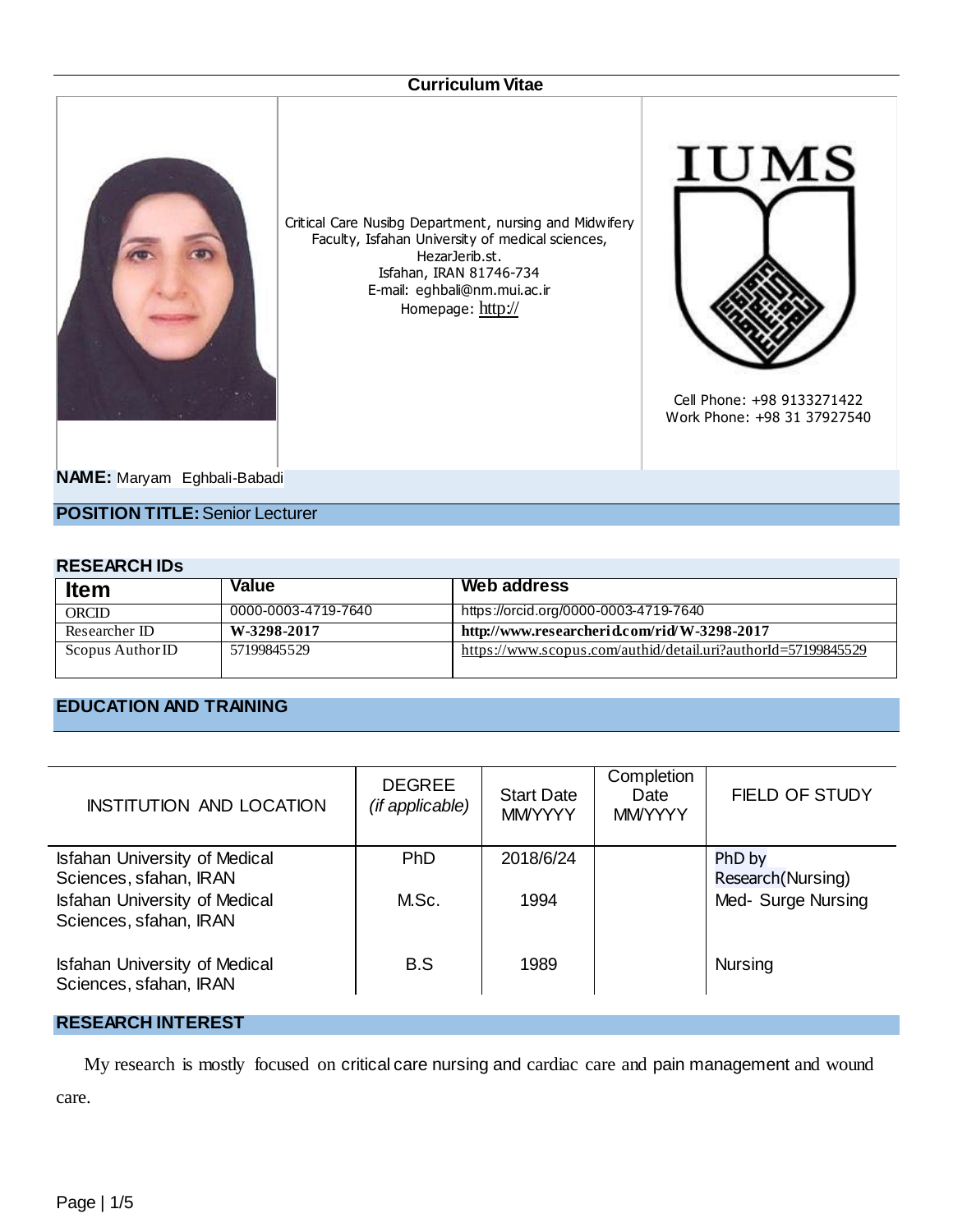**•**آزمون اسکی دانشجویان پرستاری فرایند مطلوب در جشنواره مطهری 8811 **•**آزمون آسکی مهارتهای بالینی پیش از کارآموزی در عرصه 0فرایند مطلوب در جشنواره شهید مطهری8811 **•**دومین جشنواره آموزشی شهید مطهری اردیبهشت 8811)فرایند :ازمون اسکی مهارتهای بالینی پیش از کاراموزی در عرصه (

#### **PUBLICATIONS AND CONTRIBUTIONS**

- 1. Soheili M, Taleghani F, Jokar F, Eghbali‐Babadi M, Sharifi M. Occupational stressors in oncology nurses: A qualitative descriptive study. Journal of Clinical Nursing. 2021 May 6.
- 2. Soheili M, Taleghani F, Jokar F, Eghbali-Babadi M, Sharifi M. Oncology Nurses' Needs Respecting Healthy Work Environment in Iran: A Descriptive Exploratory Study. Asia-Pacific Journal of Oncology Nursing. 2021 Mar;8(2):188.
- 3. Mohammadi-Dolatabadi A, Vakhshoori M, Eghbali-Babadi M, Heidarpour M, Shafie D, Garakyaraghi M, Khosravi A. Comparison of multiple blood pressure frequency methods with optimum blood pressure measurement among Iranian individuals. Journal of Research in Medical Sciences. 2020 Jan 1;25(1):40
- 4. Emami M, Shafie D, Vakhshoori M, Eghbali-Babadi M, Ahmadipour E, Khosravi A. Evaluation of the Efficiency of Indirect Blood Pressure Measurement Methods in Comparison to Intra-Arterial Reading among Iranian Individuals. International Cardiovascular Research Journal. 2020 Sep 1;14(3).
- 5. Jafari F, Shahriari M, Sabouhi F, Khosravi-Farsani A, Eghbali-Babadi M. The effect of a lifestyle management educational program on blood pressure, heart rate, and body mass index in patients with hypertension. ARYA Atherosclerosis. 2020 Jan;16(1):7.
- 6. Seify K, Vakhshoori M, Eghbali-Babadi M, Heidarpour M, Khosravi A, Feizi A, Sarrafzadegan N, Shafie D. Antihypertensive drugs adherence and its association with blood pressure control status. Current Medicine Research and Practice. 2020 Apr 2.
- 7. Rafiei Z, Mazaheri M, Eghbali-Babadi M, Yazdannik A. The effect of henna (Lawsonia inermis) on preventing the development of pressure ulcer grade one in intensive care unit patients. International journal of preventive medicine. 2019;10.
- 8. Poursadra E, Anvari-Tafti M, Dehghani A, Eghbali-Babadi M, Rafiei Z. Comparing the Effect of Henna Oil and Olive Oil on Pressure Ulcer Grade One in Intensive Care Units Patients. Advanced Biomedical Research. 2019;8.
- 9. Vakhshoori M, Eghbali-Babadi M, Shafieyoon S, Feizi A, Heidarpour M, Shafie DA, Khosravi A, Sarrafzadegan N. The relation between blood pressure and anthropometric indices among Iranian adults. Journal of Isfahan Medical School. 2019;37(513):31-9.
- 10. Mirniam AA, Habibi Z, Khosravi A, Sadeghi M, Eghbali-Babadi M. A clinical trial on the effect of a multifaceted intervention on blood pressure control and medication adherence in patients with uncontrolled hypertension. ARYA atherosclerosis. 2019 Nov;15(6):267.
- 11. Eghbali-Babadi M, Feizi A, Khosravi A, Nouri F, Taheri M, Sarrafzadegan N. Development and evaluation of the psychometric properties of a hypertension self-care questionnaire. ARYA atherosclerosis. 2019 Sep;15(5):241.
- 12. Yazdannik A, Saghaei M, Haghighat S, Eghbali-Babadi M. Efficacy of closed endotracheal suctioning in critically ill patients: A clinical trial of comparing two levels of negative suctioning pressure. Nursing Practice Today. 2019 Apr 6;6(2):63-70
- 13. Eghbali M, Khosravi A, Feizi A, Mansouri A, Mahaki B, Sarrafzadegan N. Prevalence, awareness, treatment, control, and risk factors of hypertension among adults: a cross-sectional study in Iran. Epidemiology and health. 2018;40.
- 14. Eghbali-Babadi M, Feizi A, Khosravi A, Sarrafzadegan N. The Effect of Training on Knowledge, Attitude, and Practice in Patients with Hypertension; The Application of the Expanded Chronic Care Model: A Clinical Trial Study. Iranian Red Crescent Medical Journal. 2018 May;20(5).
- 15. Hekmatpou D, Ahmadian F, Eghbali M, Farsaei S. Henna (Lawsonia inermis) as an inexpensive method to prevent decubitus ulcers in critical care units: A randomized clinical trial. Journal of evidence-based integrative medicine. 2018 May 10; 23:2515690X18772807.

.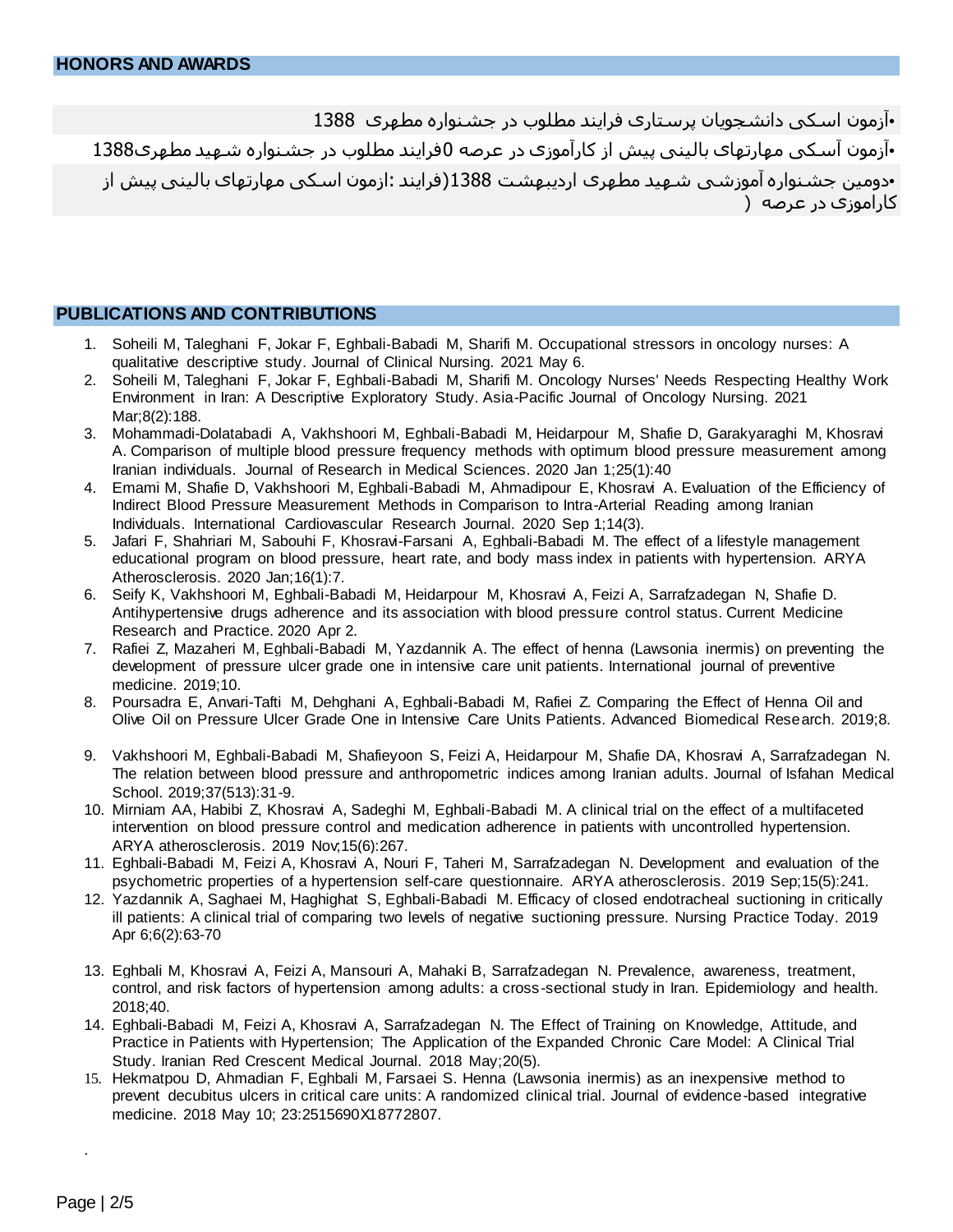- 16. Eghbali-Babadi M, Khosravi A, Feizi A, Sarrafzadegan N. Design and implementation of a combined observational and interventional study: trends of prevalence, awareness, treatment and control hypertension and the effect of expanded chronic care model on control, treatment and self-care. ARYA atherosclerosis. 2017 Sep;13(5):211.
- 17. Eghbali-Babadi M, Shokrollahi N, Mehrabi T. Effect of family–patient communication on the incidence of delirium in hospitalized patients in cardiovascular surgery ICU. Iranian journal of nursing and midwifery research. 2017 Jul;22(4):327
- 18. Babadi, Maryam Eghbali, et al. "The effect of reflexology on pain perception aspects in nurses with chronic low back pain in Isfahan." *Iranian Journal of Nursing and Midwifery Research* 21.5 (2016): 487.
- 19. Jafari F, Shahriari M, Sabouhi F, Farsani AK, Babadi ME. Effects of a Lifestyle Modification Program on Knowledge, Attitude and Practice of Hypertensive Patients with Angioplasty: A Randomized Controlled Clinical Trial. International Journal of Community Based Nursing and Midwifery. 2016 Oct;4(4):286.
- 20. Eghbali-Babadi M, Ghadiriyan R, Hosseini SM. The effect of saline lock on phlebitis rates of patients in cardiac care units. Iranian journal of nursing and midwifery research. 2015 Jul;20(4):496.
- 21. *Ahmad R. Yazdannik, Somayeh Haghighat, Mahmoud Saghaei, Maryam Eghbali .* "Comparing two levels of closed system suction pressure in ICU patients: Evaluating the relative safety of higher values of suction pressure" Iranian Journal of Nursing and Midwifery Research. [Vol 18, No 2 \(2013\)](http://www.ijnmr.mui.ac.ir/index.php/ijnmr/issue/view/50)
- 22. *Shahla Abolhassani, Sima Babaee, Maryam Eghbali .* "Mothers' experience of having children with diabetes" Iranian Journal of Nursing and Midwifery Research. Vol 18, No 4 (2013)
- **23.** *Fatemeh Nazari, Maryam Eghbali* "Migraine and its relationship with dietary habits in women" Iranian Journal of Nursing and Midwifery Research. [Vol 17, No 2 \(Special 2012\)](http://www.ijnmr.mui.ac.ir/index.php/ijnmr/issue/view/44)
- *24. Masoud Bahrami, Somayeh Dehgani, Maryam Eghbali, Reza Daryabeigi* "The effect of a care program on pain intensity of cancer patients who underwent surgery and hospitalized in Sayyed-Al-Shohada Hospital of Isfahan University of Medical Sciences in 2011" Iranian Journal of Nursing and Midwifery Research.[Vol 17, No 6 \(2012\)](http://www.ijnmr.mui.ac.ir/index.php/ijnmr/issue/view/47)
- 25. *Maryam Eghbali, Reza Safari, Fatemeh Nazari, Samereh Abdoli"* The effects of reflexology on chronic low back pain intensity in nurses employed in hospitals affiliated with Isfahan University of Medical Sciences" Iranian Journal of Nursing and Midwifery Research. [Vol 17, No 3 \(2012\)](http://www.ijnmr.mui.ac.ir/index.php/ijnmr/issue/view/43)
- 26. *Masoud Bahrami, Elaheh Balouchestani Asl, Alireza Amini, Maryam Eghbali."* The effect of two praying methods on quality of life of hospitalized cancer patients" Iranian Journal of Nursing and Midwifery Research.[Vol 15: pecial Issue, 2010](http://www.ijnmr.mui.ac.ir/index.php/ijnmr/issue/view/39)
- 27. *Maryam Eghbali, Hedayatollah Lellahgani, Nasrollah Alimohammadi, Reza Daryabeigi, Zahra Ghasempour .* "Study on effect of massage therapy on pain severity in orthopedic patients" Iranian Journal of Nursing and Midwifery Research. [Vol 15, No 1 \(2010\)](http://www.ijnmr.mui.ac.ir/index.php/ijnmr/issue/view/29)
- 28. *Maryam Eghbali, Nahid Shahqolian, Fatemeh Nazari, Sima Babaee.* " Comparing problems of patients with chronic renal failure undergoing hemodialysis and peritoneal dialysis referring to medical university's hospitals" Iranian Journal of Nursing and Midwifery Research.[Vol 14, No 1 \(2009\)](http://www.ijnmr.mui.ac.ir/index.php/ijnmr/issue/view/10)
- 29. *Maryam Eghbali, Mansoor Sokhandani, Asghar Khalifezadeh.* "Pain management standards: suggestions for Iran" Iranian Journal of Nursing and Midwifery Research.[Vol 13, No 1 \(2008\)](http://www.ijnmr.mui.ac.ir/index.php/ijnmr/issue/view/5)
- 30. *Maryam Eghbali Eghbali, R Kardan, Parvaneh Abazari."* Patients' viewpoints concerning post-surgical pain management ".Iranian Journal of Nursing and Midwifery Research. [Vol 11, No 2 \(2006\)](http://www.ijnmr.mui.ac.ir/index.php/ijnmr/issue/view/15)
- 31. *Maryam Eghbali, Mansore Sokhandani, A Khalifezadeh.* " Investigation of international pain management standards and suggestion of appropriate standard for Iran in 2005" Iranian Journal of Nursing and Midwifery Research.[Vol 11, No 1 \(2006\)](http://www.ijnmr.mui.ac.ir/index.php/ijnmr/issue/view/16)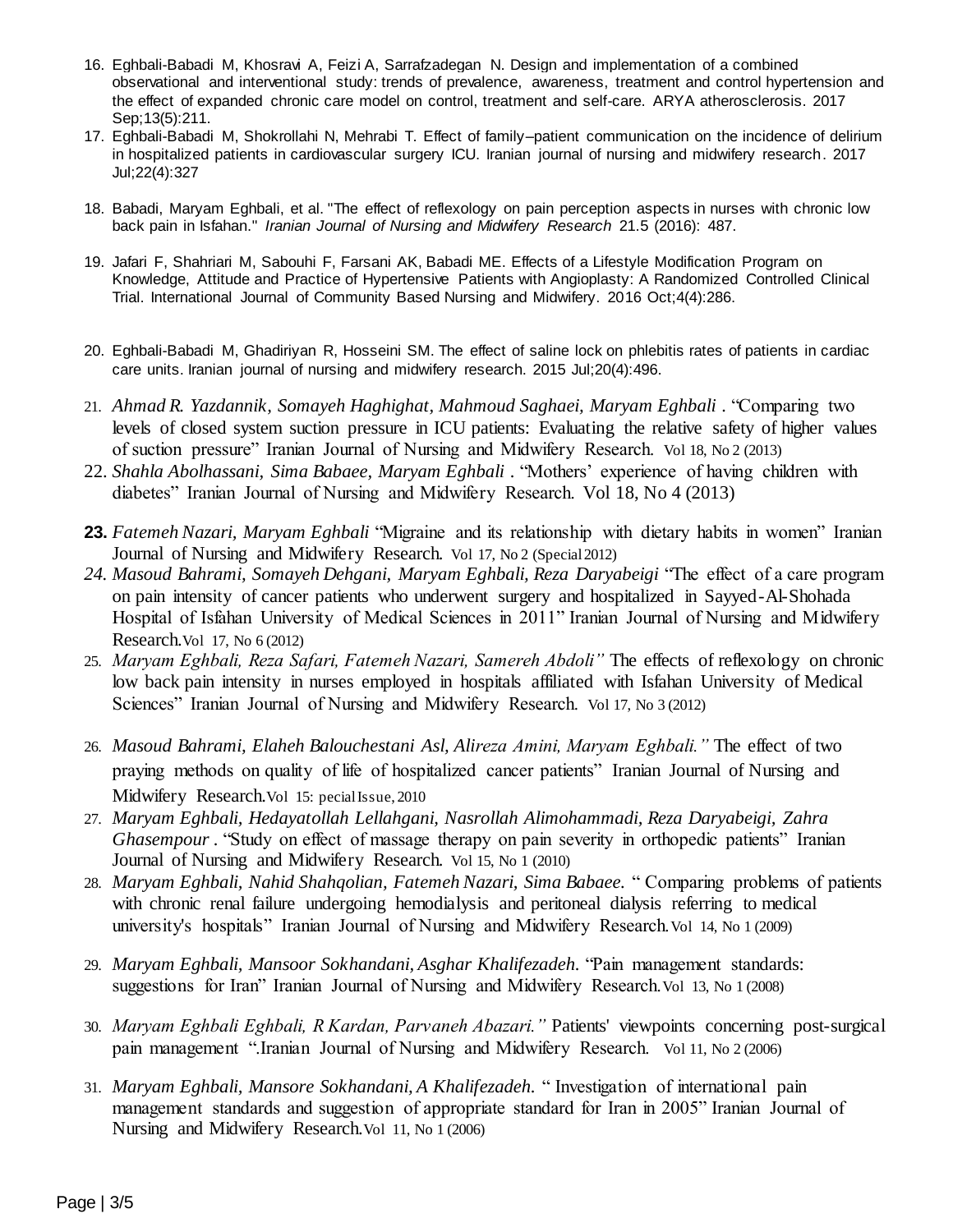- .8 **•**نظرات بیماران در مورد وضعییت کنترل درد پس از عمل جراحی. تحقیقات پرستاری و مامایی. 8811
	- .2 **•**استانداردهای اداره درد و پیشنهاد استاندارد مناسب کشوری در سال 1384 تحقیقات پرستاری و مامایی. 8811
	- .8 **•**مقایسه روشهای متفاوت تغذیه در بیماران بستری در بخش مراقبت های ویژه دانشکده پژشکی اصفهان شماره 81و 87 سال .28 8811
		- .1 **•**بررسی تاریخچه آموزش پرستاری در ایران وجهان مجله ایرانی آموزش در علوم پزشکی. 8812
- 5. **•** hematologic factors affecting on anemia of the woman aged between 15-45 years referring to laboratories in Isfahan and it 1381
- 6. Hematologic factors affecting on anemia of the women aged between15-45years old 1381
- .8 **•**بررسی شاخصهای خونی تعیین کننده آنمی در زنان 81 تا 11 سال مراجعه کننده به آزمایشگاههای شهر اصفهان و ارتباط آن با برخی مشخصات فردی آنها مجله علمی دانشکده پرستاری و مامایی. 8888
	- .1 me heal , me feel , me touch**•** نشریه علمی دانشکده پرستاری و مامایی 8882.

## **Research Project**

– 8818 مادران کودکان مبتال به دیابت در مورد مراقبت از کودک خود تجارب

**•** -

**•**بررسی مقایسه ای دانش .نگرش و عملکرد در دو گروه از مبتالیان به دیابت قندی با مراجعه منظم و نا منظم به مرکز تحقیقات غدد و متابولیسم شهر اصفهان - 1380

**•**بررسی استانداردهای اداره درد و پشنهاد استاندارد مناسب کشوری در سال .8811 ) راهنمای اول (شماره 384019

**•**بررسی مقایسه ایی بروز عوارض گوارشی در روشهای مختلف گاواژ در بیماران بستری در بخش مراقبتهای ویژه مرکز پزشکی الزهرا 8883

**•**تجارب مادران کودکان مبتال به دیابت در مورد مراقبت از کودک خود 8811 - 8818

**•**مقایسه مشکالت بیماران تحت همودیالیز و دیالیز صفاقی مراجعه کننده به بیمارستانهای دانشگاه علوم پزشکی اصفهان سال8817 شماره طرح ) 211821(

**•**بررسی مقایسه ای دانش .نگرش و عملکرد دو گروه از مبتالیان به دیابت قندی با مراجعه منظم و نامنظم به مرکز تحقیقات غدد و متابولیسم شهر اصفهان 13808883 -

## **Thesis**

**•**بررسی دانش نگرش و عملکرد دوگروه از مبتالیان به دیابت با مراجعه منظم به مرکز تحقیقات غدد متابولیسم 1379

- بررسی تاثیر سالین الک بر میزان فلبیت بیماران بستری در بخشهای مراقبت ویژه قلب در بیمارستانهای منتخب دانشگاه علوم پزشکی اصفهان سال 8838) راهنمای اول(

بررسی تاثیر ارتباط خانواده – بیمار بر بروز دلیریوم در بخش مراقبت ویژه جراحی قلب بیمارستان منتخب شهد چمران اصفهان سال 8838) راهنمای اول(

بررسی تاثیر یک برنامه مراقبتی برشدت درد و رضایت مندی از کنترل درد بعد از –عمل جراحی سرطان در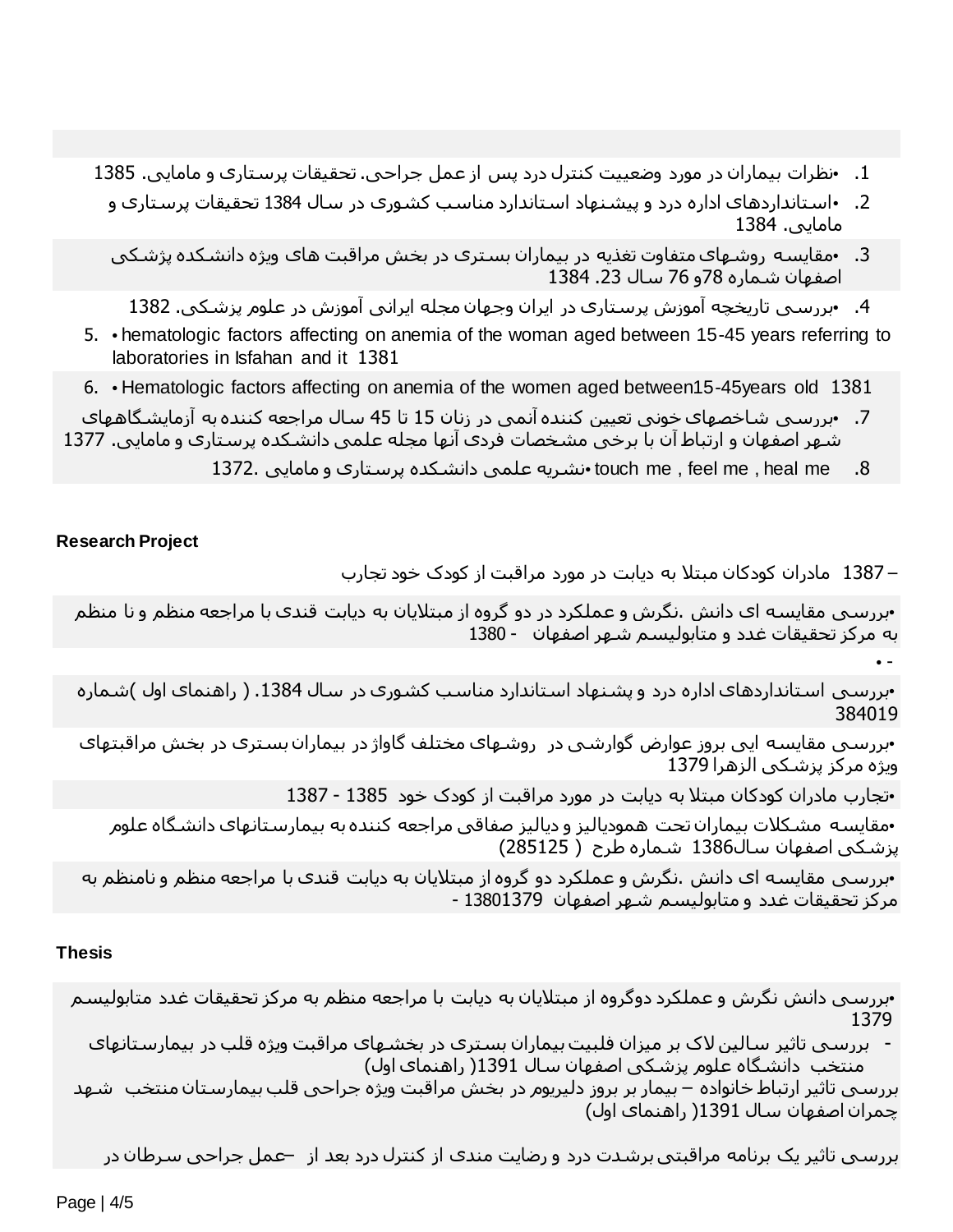بیماران بستری در بیمارستان سیدالشهدا اصفهان سال 8813 به شماره 813810) راهنمای دوم(

بررسی تاثیر رفلکسولوژی بر درد پرستاران مبتال به کمردرد مزمن شاغل در بیمارستانهای دانشگاه علوم پزشکی اصفهان سال 8813 به شماره 813001) راهنمای اول(

- بررسی تاثیر ماساژ بر شدت درد بیماران ارتوپدی بیمارستانهای منتخب دانشگاه علوم پزشکی اصفهان سال 1386( راهنمای اول) شماره طرح : 386235
- بررسی شاخصهای خونی تعیین کننده آنمی در زنان 81 تا 11 سال مراجعه کننده به آزمایشگاههای شهر اصفهان و ارتباط ان با برخی مشخصات فردی آنها 1373-
	- بررسی استانداردهای اداره درد و پشنهاد استاندارد مناسب کشوری در سال 1384. ( راهنمای اول (شماره 811083
- بررسی مقایسه ایی تاثیر دو سطح مختلف فشار در سیستم ساکشن بسته برمقدار اشباع اکسیژن خون شریانی دربیماران بستری در بخشهای مراقبت ویژه بیمارستان منتخب دانشگاه علوم پزشکی اصفهان سال 8830) راهنمای سوم(

## **Poster presentations**

**•**اصول اخالق پرستاری همایش دانشجویی مراقبت های پرستاری و مامایی در عرصه .56 همایش تازهای پزشکی و پیراپزشکی. 8818

**•**مسایل اخالقی پیرامون مرگ مغزی و اهدائ عضو همایش دانشجویی مراقبت های پرستاری و مامایی در عرصه پنجاه و ششمین همایش سراسری تازه های پزشکی و پیراپزشکی. 8818

**•**مسایل اخالقی پیرامون مرگ مغزی و اهدائ عضو همایش دانشجویی مراقبت های پرستاری و مامایی در عرصه پنجاه و ششمین همایش سراسری تازه های پزشکی و پیراپزشکی. 8818

**•**فرآورده های خونی انتقال خون. 8817

-

.

**•**اّپیدمیولوزی و شاحصهای کنترل بیماریهای قلبی عروقی و استروک هسته های آموزشی پرستاران. 8811 **•**چگونگی کنترل فشار ورید مرکزی سمینار تازه های پرستاری بخش ویژه 8818.

**•**بررسی تاریخچه آموزش پرستاری در ایران و جهان هیجدهمین همایش سراسری تازه های پزشکی و پیراپزشکی اصفهان،آموزش نوین در پرستاری و مامایی 8812.

**•**بیماری هموفیلی و روشهای جدید مراقبتی و درمانی نقش پرستار و ماما در پیشگیری. مراقبت و نوتوانی بیماریهای خاص. 8812

**•**تاریخچه آموزش پرستاری در ایران و جهان آموزش نوین در پرستاری و مامایی. 8812

**•**تغذیه و اهمیت آن در درمان سرطان نقش پرستار و ماما در پیشگیری .مراقبت و نوتوانی بیماریهای خاص. 1382

• Anemia of women and their demographic characteristics 1382

• hematologic factors affecting on anemia of the women aged between 15 -45 years 1381

**•**بررسی نظرات بیماران در مورد وضعیت کنترل درد. تسکین از عمل جراحی در بخش های جراحیعمومی سمینار تازه های پرستاری درد. 8810

**•**درد در بخش های جراحی تازه های پرستاری درد. 8810

**•**بررسی نظرات بیماران در مورد درد بعد از عمل جراحی درد بعد از عمل جراحی. 8883

**•**اصول پیشگیری از نارسائی قلبی سمینار خدمات بهداشتی اولیه 8881.